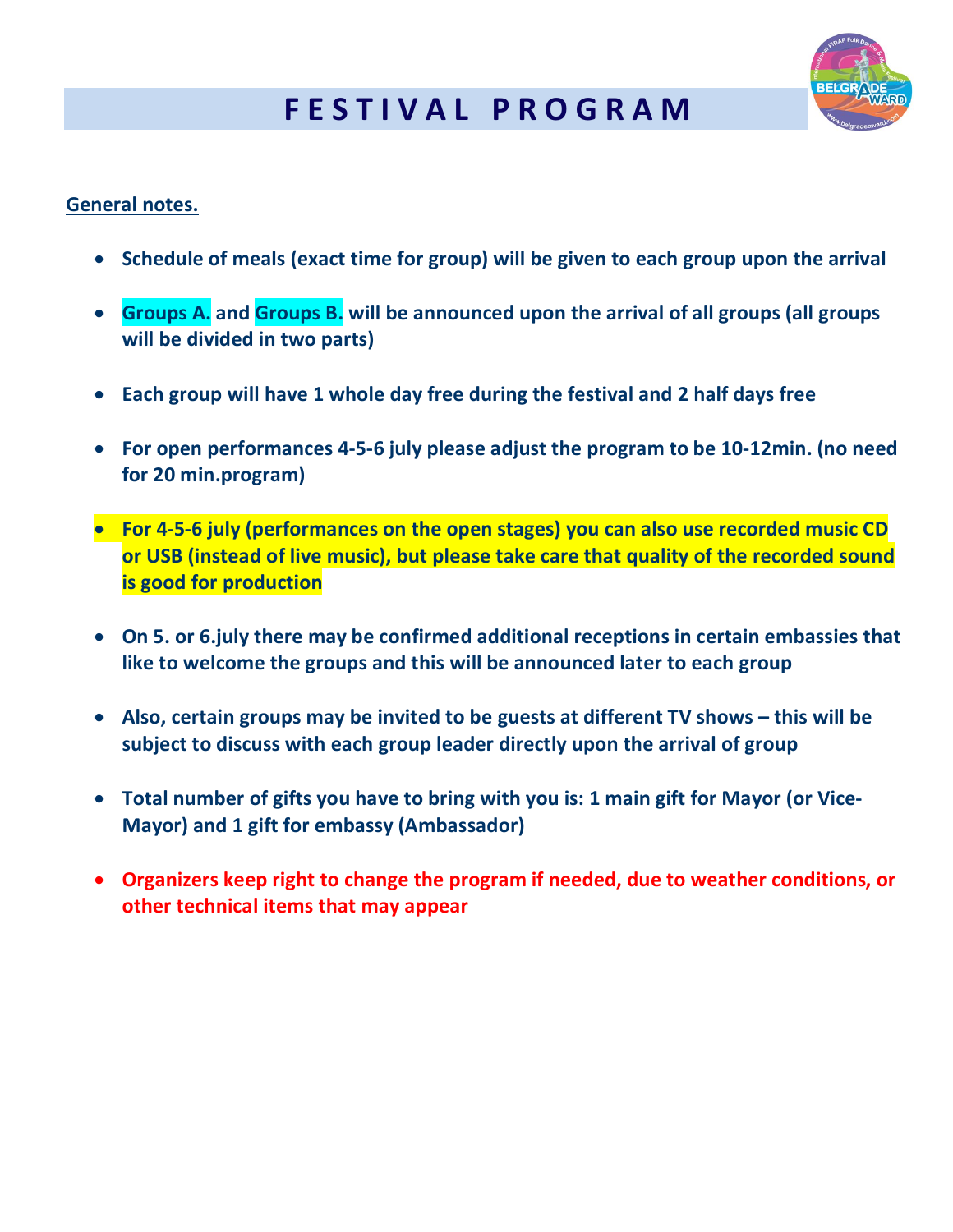| 2.july<br><b>SUNDAY</b> | <b>Activity</b>                                                                       | <b>BELGRAD</b> |
|-------------------------|---------------------------------------------------------------------------------------|----------------|
| after 15h               | arrival of groups, check in to hostel                                                 |                |
|                         | free time                                                                             |                |
|                         | dinner (depending on the time of arrival)                                             |                |
| 21h                     | <b>WELCOME COCKTAIL and TECHNICAL MEETING</b> (only for group leaders and organizers) |                |

| 3.july<br><b>MONDAY</b>    | <b>Activity</b>                                                         |
|----------------------------|-------------------------------------------------------------------------|
| $8 - 8.30 - 9 - 9.30 - 10$ | breakfast                                                               |
|                            | (following specific schedule that will be given to groups upon arrival) |
| $10 - 13h$                 | Belgrade sightseeing tour /walking excursion in city center/            |
| 13-13.30-14-14.30-15       | lunch                                                                   |
|                            | (following specific schedule that will be given to groups upon arrival) |
| 13-17h                     | free time $-$ preparations for the opening                              |
| 17 <sub>h</sub>            | ready to go from hostel                                                 |
| $18 - 19h$                 | <b>RECEPTION and PRESS CONFERENCE (in Town Hall)</b>                    |
|                            | gift exchange with Mayor                                                |
|                            | 1 leader and 1 pair in costume with flag - obligatory                   |
| 19-20h                     | <b>PARADE through the city center (around 800m)</b>                     |
|                            | few dancing spots (60-90 sec. each) - concrete and asphalt floor        |
|                            | (in the streets and on the main squares)                                |
| 20,30h                     | <b>FESTIVAL OPENING CEREMONY</b>                                        |
|                            | (open area, wooden stage)                                               |
|                            | performances of the groups 8-10 min. in one block                       |
|                            | dinner - packed for all groups                                          |
|                            | (will be brought to backstage after 20h)                                |
| 23.30h                     | going back to hostel                                                    |

| 4.july<br><b>TUESDAY</b>   | <b>Activity</b>                                                                                |
|----------------------------|------------------------------------------------------------------------------------------------|
| $8 - 8.30 - 9 - 9.30 - 10$ | breakfast                                                                                      |
|                            | (following specific schedule that will be given to groups upon arrival)                        |
| $10 - 13h$                 | free time, except for 2 pairs from each group                                                  |
| $10 - 13h$                 | practice for final scene (closing of the festival)                                             |
|                            | each group has to choose 2 pairs of dancers to dance for the final scene                       |
| 13-13.30-14-14.30-15       | lunch                                                                                          |
|                            | (following specific schedule that will be given to groups upon arrival)                        |
| $13-17h$                   | free time $-$ preparations for the opening                                                     |
| 17 <sub>h</sub>            | ready to go from hostel                                                                        |
|                            | performances 10-12min. / concrete floor /                                                      |
|                            | 18-18.30h parade (short, no dancing during parade)                                             |
| <b>Groups A.</b>           | Zvezdara square - concert<br>19-20h                                                            |
|                            | 21h-22h Trg Nikole Pasica square – concert                                                     |
|                            | 23h back to hostel                                                                             |
|                            | dinner packed for groups that dance (will be brought to backstage around 20h)                  |
| <b>Groups B.</b>           | whole day free                                                                                 |
|                            | dinner 20–20.30h-21.00h (according to schedule that that will be given to groups upon arrival) |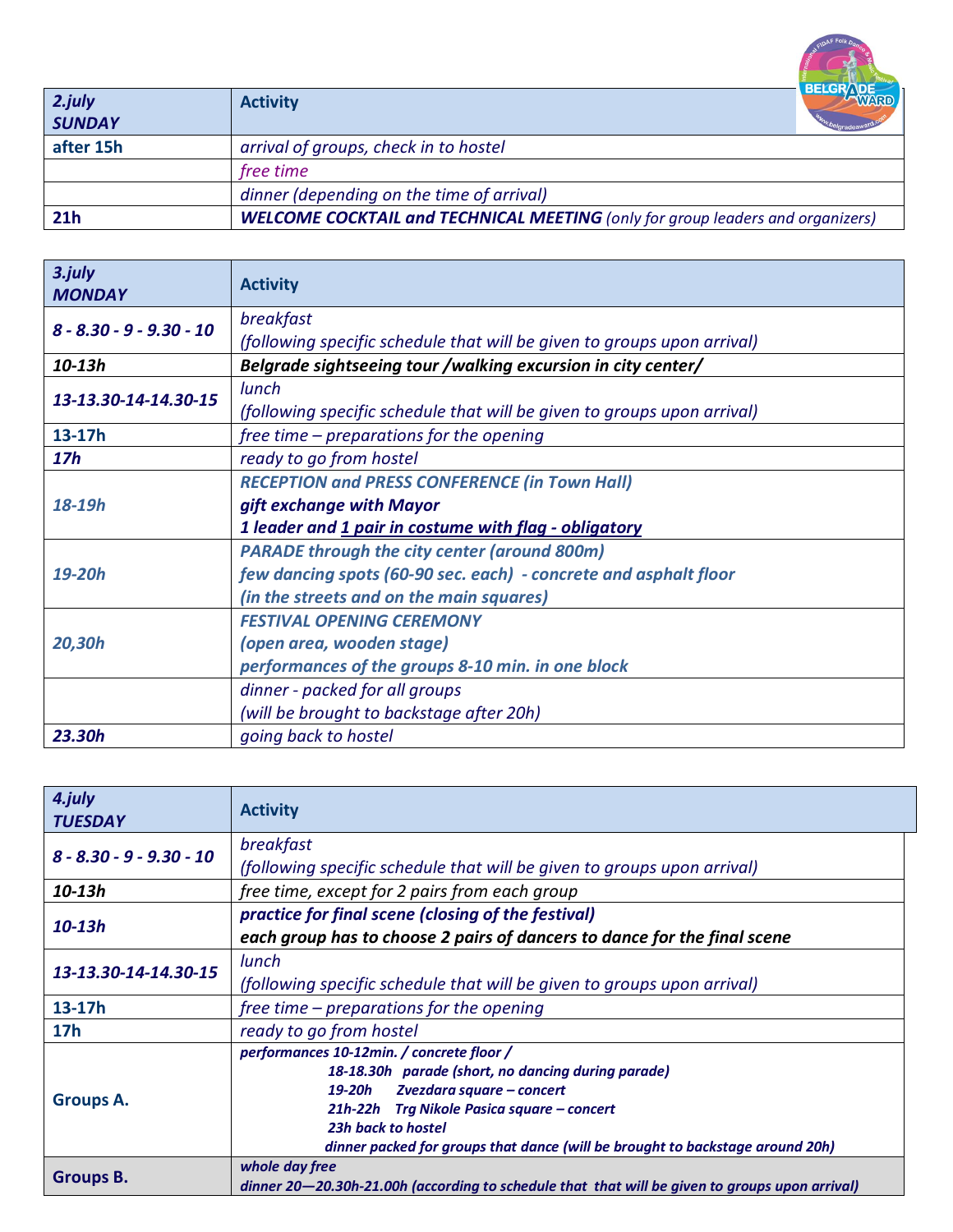|                            | <b>BELGRADE</b>                                                                                |
|----------------------------|------------------------------------------------------------------------------------------------|
| 5.july                     | <b>Activity</b>                                                                                |
| <b>WEDNESDAY</b>           |                                                                                                |
| $8 - 8.30 - 9 - 9.30 - 10$ | breakfast                                                                                      |
|                            | (following specific schedule that will be given to groups upon arrival)                        |
| $10 - 13h$                 | free time or visit to embassy or TV station                                                    |
| 13-13.30-14-14.30-15       | lunch                                                                                          |
|                            | (following specific schedule that will be given to groups upon arrival)                        |
| $13-17h$                   | free time $-$ preparations for the opening                                                     |
|                            |                                                                                                |
| <b>17h</b>                 | ready to go from hostel                                                                        |
|                            |                                                                                                |
| <b>Groups B.</b>           | performances 10-12min. / concrete floor /                                                      |
|                            | 19-20h<br>Kalemegdan – concert<br>20,30h                                                       |
|                            | very short parade, no dancing<br>Trg Nikole Pasica square – concert<br>$21h-22h$               |
|                            | 23h back to hostel                                                                             |
|                            | dinner packed for groups that dance (will be brought to backstage around 20h)                  |
| Groups A.                  | whole day free                                                                                 |
|                            | dinner 20–20.30h-21.00h (according to schedule that that will be given to groups upon arrival) |

REAL FORE FOIR Dance

| 6.july<br><b>THURSDAY</b>  | <b>Activity</b>                                                         |
|----------------------------|-------------------------------------------------------------------------|
| $8 - 8.30 - 9 - 9.30 - 10$ | breakfast                                                               |
|                            | (following specific schedule that will be given to groups upon arrival) |
| 10-13h                     | free time or visit to embassy or TV station                             |
| 13-13.30-14-14.30-15       | lunch                                                                   |
|                            | (following specific schedule that will be given to groups upon arrival) |
| $13 - 17h$                 | free time                                                               |
|                            |                                                                         |
|                            | performances 10-12min. / concrete floor /                               |
|                            | 17h ready to go from hostel                                             |
| <b>Groups A.</b>           | 18h short parade, no dancing                                            |
|                            | 19h Ada Ciganlija lake - concert                                        |
|                            | 22h going back to hostel                                                |
|                            | dinner packed (will be brought to backstage around 21h)                 |
|                            | 19h ready to go from hostel                                             |
| <b>Groups B.</b>           | performances 10-12min. / concrete floor /                               |
|                            | 20h short parade, no dancing                                            |
|                            | 21h Belgrade Waterfront - concert                                       |
|                            | 23h going back to hostel                                                |
|                            | dinner packed (will be brought to backstage around 22h)                 |